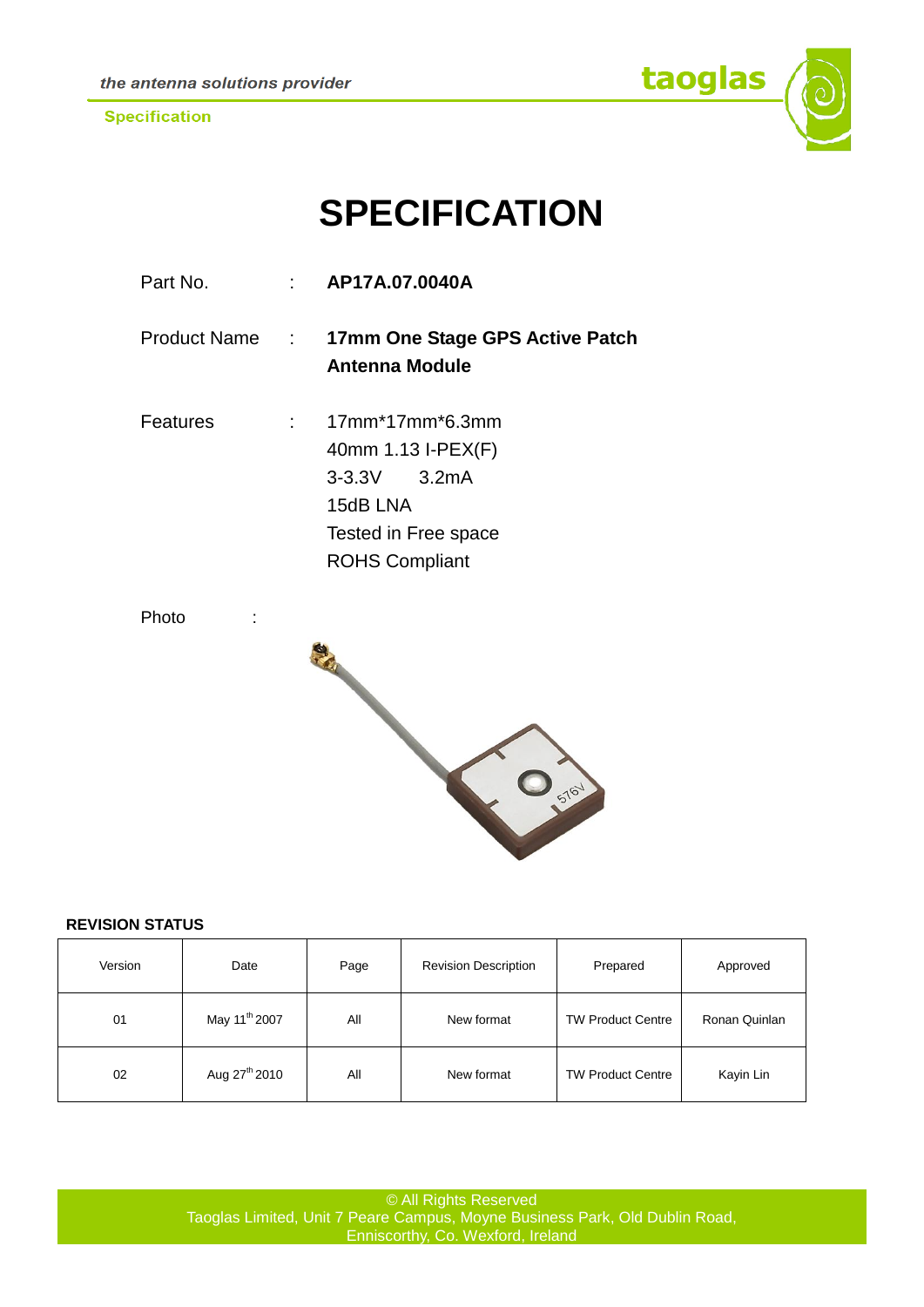

# **1.0 Introduction**

Designed for onboard integration with GPS receivers, this powerful miniaturized GPS Active Antenna module combines an advanced 17mm squared ceramic patch antenna with one stage 15dB LNA and ultra thin cable and connector. Taoglas active antenna modules utilize XtremeGain™ technology for the highest sensitivity in the industry. The AP.17a is optimized for asset tracking, navigation, and remote monitoring applications.

# **2.1 Rated Environmental Conditions**

| No    | <b>Parameter</b>             | <b>Specification</b>                 |
|-------|------------------------------|--------------------------------------|
| 2.1.1 | <b>Operation Temperature</b> | $-40^{\circ}$ C to + 85 $^{\circ}$ C |
| 2.1.2 | <b>Storage Temperature</b>   | $-40^{\circ}$ C to + 85 $^{\circ}$ C |
| 2.1.3 | <b>Relative Humidity</b>     | 40% to 95%                           |

## **2.2 Electrical Specifications**

| Nο    | <b>Parameter</b>           | <b>Specification</b>          |
|-------|----------------------------|-------------------------------|
| 2.2.1 | Input Voltage              | Min:2.7V Typ.: 3.0V Max: 3.3V |
| 2.2.2 | <b>Current Consumption</b> | At 3.0 V Typ.: 3.2mA Max: 5mA |

# **2.3 Electrical Specifications- Antenna**

| <b>No</b> | Parameter              | <b>Specification</b>     |
|-----------|------------------------|--------------------------|
| 2.3.1     | <b>Frequency Range</b> | 1575.42MHz +/- 1.023 MHz |
| 2.3.2     | Gain                   | +1.0dBic Typ. @zenith    |
| 2.3.3     | Polarization           | <b>RHCP</b>              |
| 2.3.4     | Axial ratio            | Max 3.0dB@zenith         |

### **2.4 Electrical Specifications- LNA**

| No    | <b>Parameter</b>        | <b>Specification</b>                            |
|-------|-------------------------|-------------------------------------------------|
| 2.4.1 | <b>Centre Frequency</b> | 1575.42MHz +/- 1.023 MHz                        |
| 2.4.2 | Gain                    | 14dB Min. 15dB Typ. $(+25^{\circ}$ C $\pm$ 5°C) |
| 2.4.3 | Noise Figure            | 1.5dB Typ. $(+25^{\circ}$ C $\pm$ 5°C)          |
|       |                         | 2.2dB Max. $(+85^{\circ}C)$                     |

© All Rights Reserved Taoglas Limited, Unit 7 Peare Campus, Moyne Business Park, Old Dublin Road, Enniscorthy, Co. Wexford, Ireland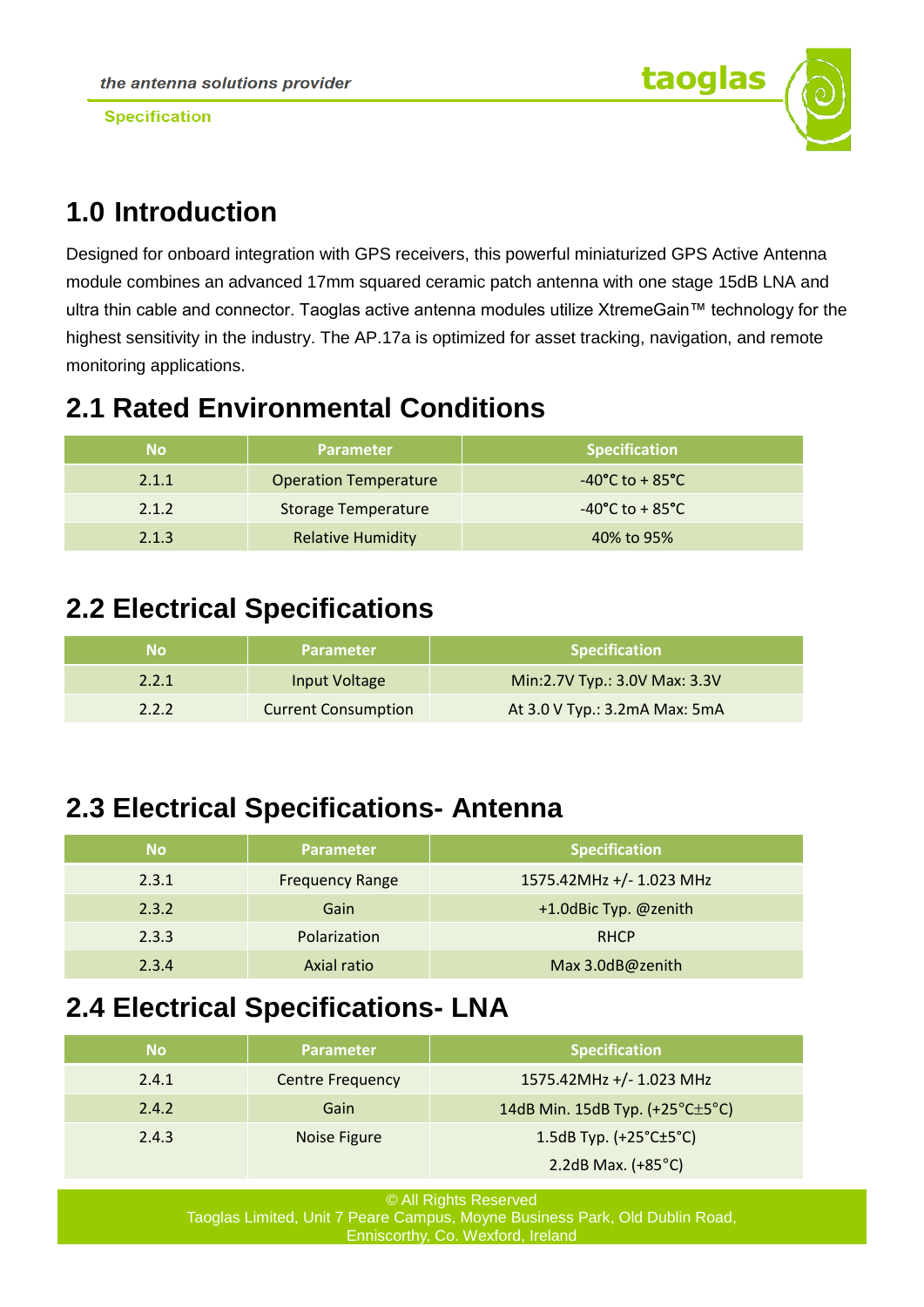| 2.4.4 | Output V.S.W.R.  | $2.0$ Max   |
|-------|------------------|-------------|
| 2.4.5 | Output Impedance | 50 $\Omega$ |

taoglas

# **2.5 Cable & Connector**

| Nο    | <b>Parameter</b>    | <b>Specification</b>                             |
|-------|---------------------|--------------------------------------------------|
| 2.5.1 | <b>RF Cable</b>     | $\varphi$ 1.13 RF Coaxial Cable L=40mm $\pm$ 2mm |
| 2.5.2 | <b>RF Connector</b> | $I-PEX(F)$                                       |

## **2.6 Electrical Specifications- Overall**

| <b>No</b> | <b>Parameter</b>       | <b>Specification</b>                                       |
|-----------|------------------------|------------------------------------------------------------|
| 2.6.1     | <b>Frequency Range</b> | 1575.42MHz +/- 1.023 MHz                                   |
| 2.6.2     | Gain                   | At 90° 15±3dBi Mounted on a 60mm <sup>2</sup> ground plane |
| 2.6.3     | Output Impedance       | $50\Omega$                                                 |
| 2.6.4     | <b>VSWR</b>            | 2.0 Max.                                                   |